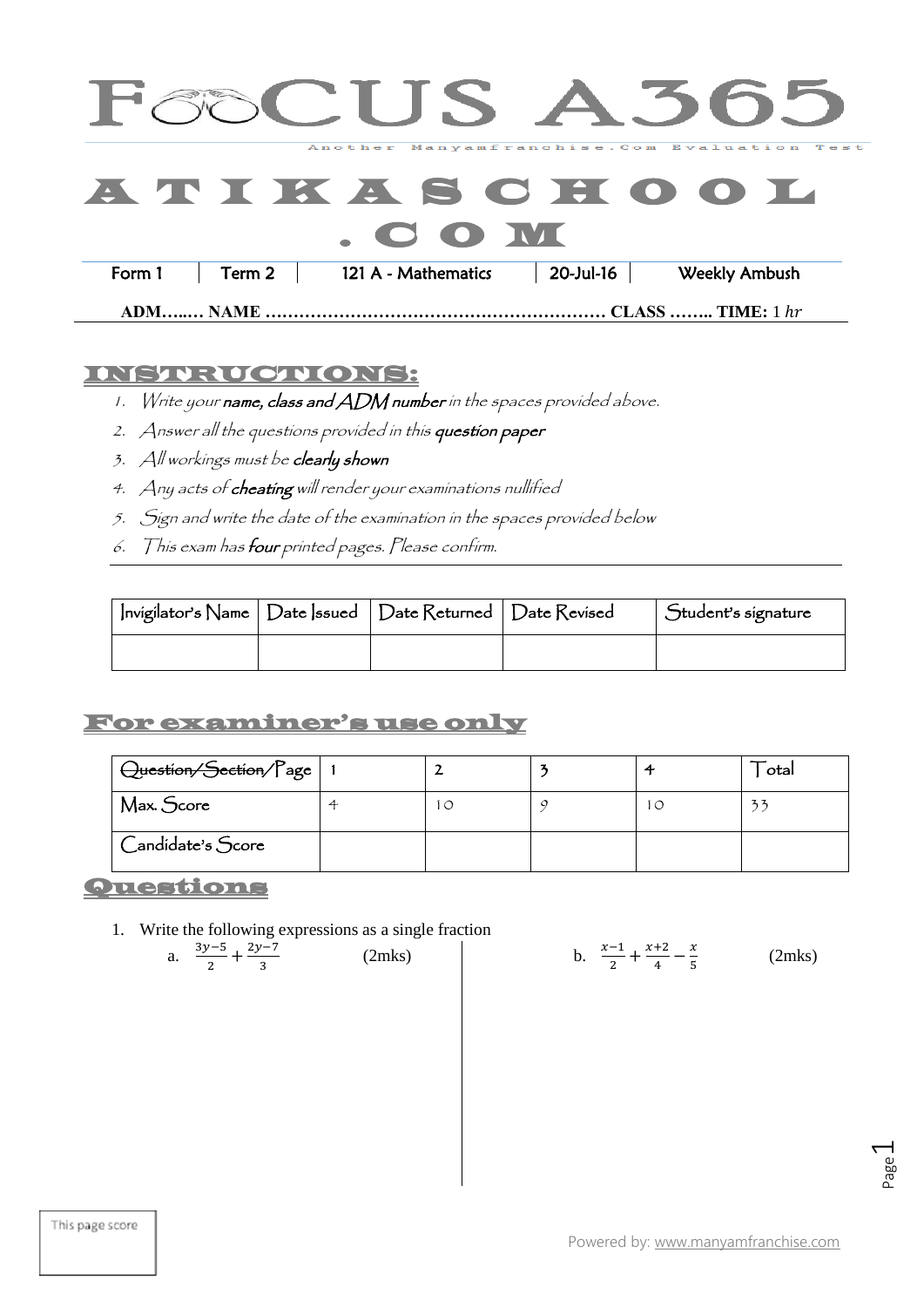- 2. Factorize and simplify the following expressions;
	- a.  $\frac{x^2}{\sqrt{2}}$  $\overline{\phantom{a}}$

(3mks)

b.  $x^2 + xy + 2x + 2y$  (2mks)

c.  $3ab + 2b + 3ca + 2c$  (2mks)

3. Evaluate:

a. 
$$
\frac{1}{2} \cdot 0 \cdot \frac{1}{4} \div \frac{1}{8} + \frac{3}{4} - \frac{1}{8}
$$

(3mks)

Page  $\overline{\curvearrowright}$ 

This page score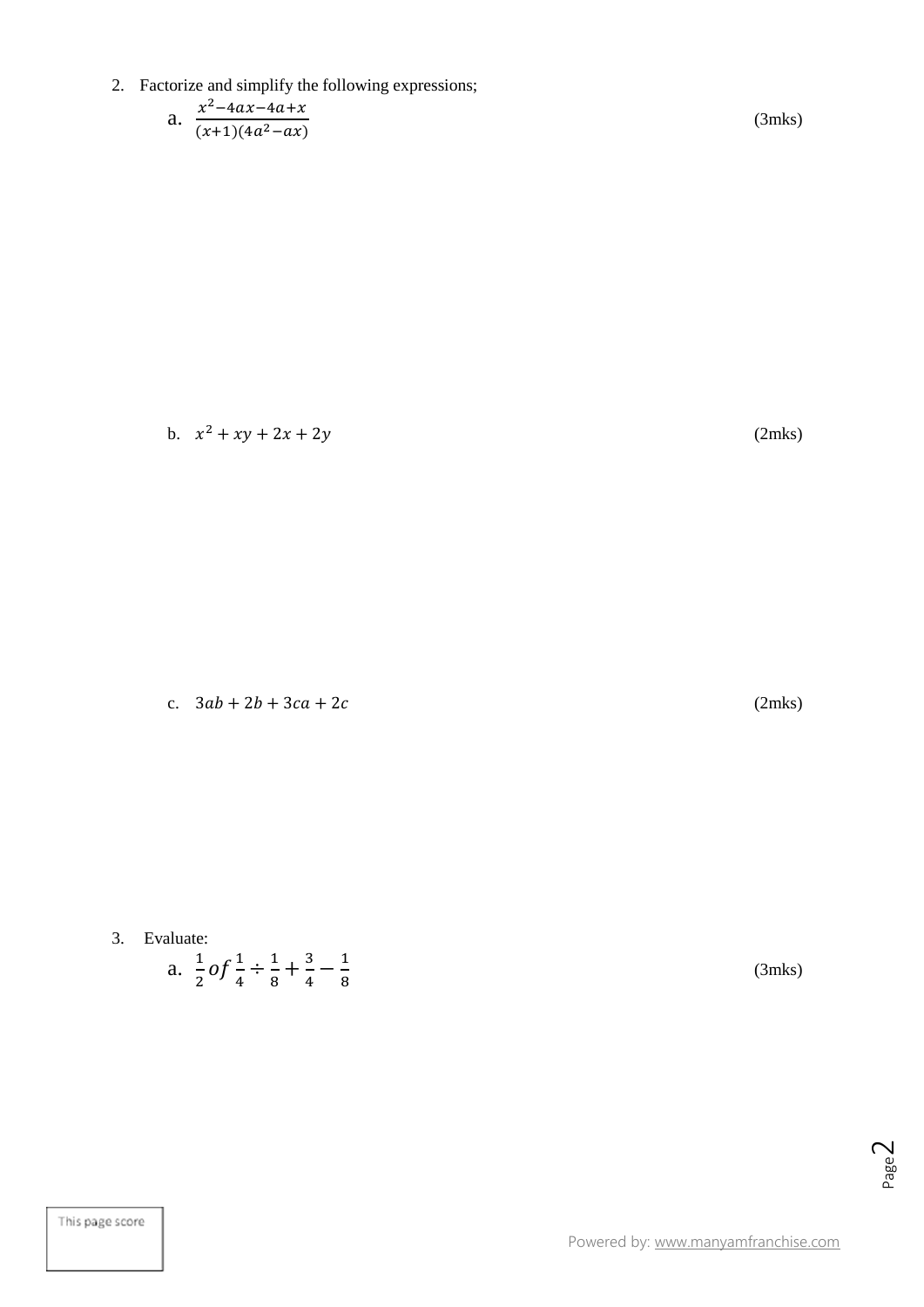b. 
$$
\frac{\frac{1}{2} of 6(\frac{3}{2} \times \frac{6}{3} \div 4)}{\frac{3}{4} of 2\frac{1}{2} + \frac{1}{2}}
$$

(3mks)

$$
c.\frac{672\times480}{96}
$$

(3mks)

d.  $7.5 \times 3.5 \div 3.6 + 8.6$  (3mks)

Page ന